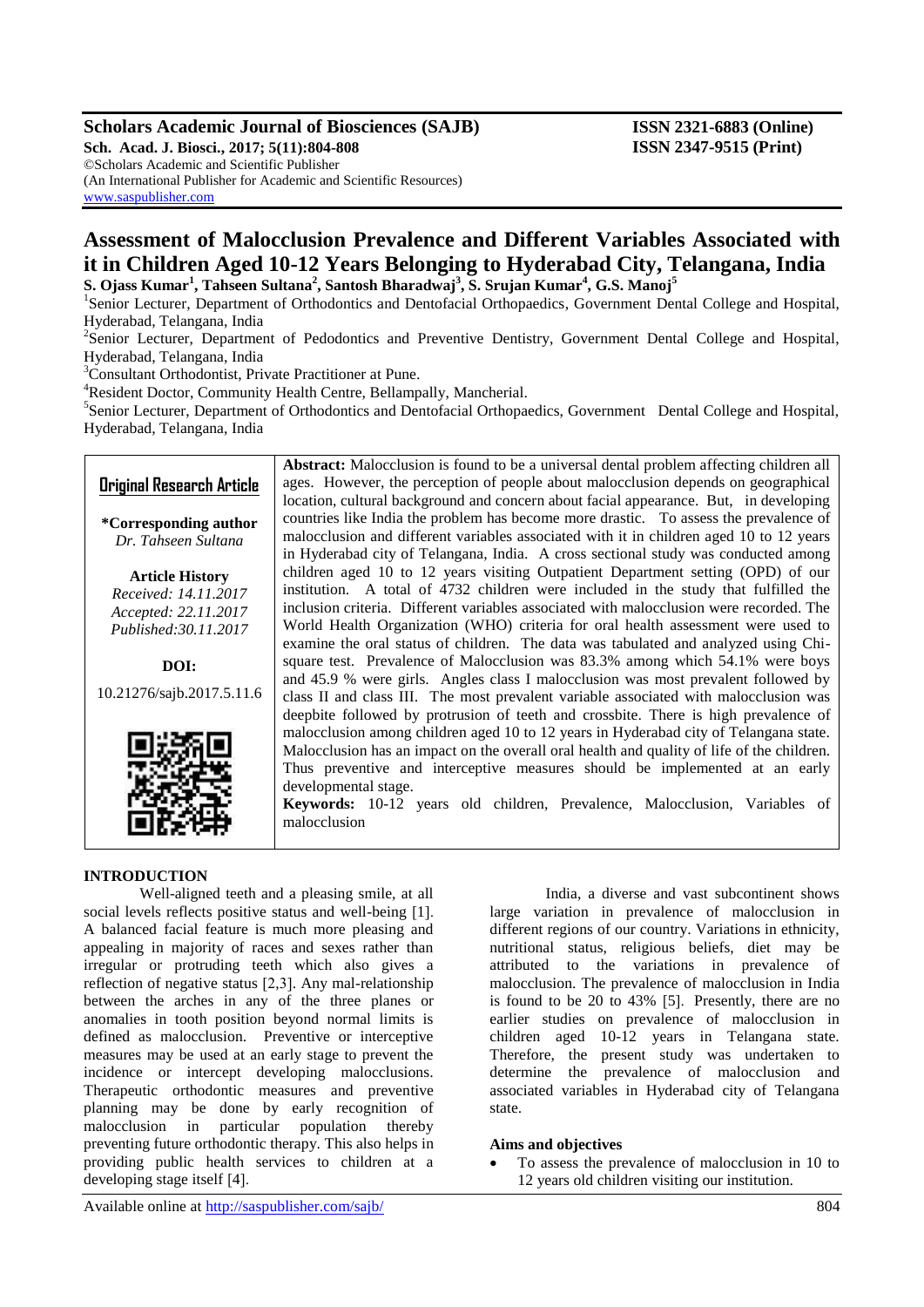- To identify the proportion of various types ofmalocclusion.
- To assess the proportion of different variables of malocclusions like crossbite, open bite, protrusion of teeth, deep bite and rotation of teeth.

### **MATERIALS AND METHODS**

A study was conducted in Hyderabad city of Telangana state to assess the prevalence of malocclusion in 10 to 12 years old children visiting of our institution for seeking treatment for irregularities of orthodontic origin. A total of children 4848 were examined during the month of July and August 2017 among which 4732 children satisfied the inclusion criteria.

Informed consent was obtained from the parents/guardians after explaining about the involvement of their children in the study. Ethical clearance was obtained from the Ethical Committee of Government Dental College and Hospital, Hyderabad for conducting the study. The study was conducted as per the World Medical Association Helsinki Declaration.

#### **Inclusion criteria**

• Subjects in the age group of 10–12 years

• Subjects who had all the permanent first molars erupted.

### **Exclusion criteria**

- Previous history or ongoing orthodontic treatment
- Uncooperative child
- Medically compromised child.

### **Examination of the children**

The children were examined using World Health Organization (WHO) criteria for oral health assessment. Examination of each child was done using mouth mirror, probe and explorers. A single examiner carried the oral examination of each child. Occlusal relationship was evaluated at centric occlusion. The variables which were recorded included crossbite, open bite, deep bite, protrusion of teeth and tooth rotations. The normal occlusal group included children with class I molar relationship, normal overbite and overjet (<3mm), proper alignment and no gross irregularities.

The statistical software Statistical Packages for the Social Sciences (SPSS) 17 was used in present study. Chi square test was used to analyse the prevalence of malocclusion which was represented in proportions and P value less than 0.05 was considered as statistically significant.

#### **RESULTS**

In the present study, the prevalence of malocclusion among the 4732 children examined showed that boys had more prevalence of malocclusion than girls. The age and gender distribution of the children examined are shown in Table 1. Malocclusion was showed by 83.3% of the total population examined among which 69.8% presented with class I, 9.3% with class II and 4.1% with class III malocclusions. Class II Division 1 was found to be more prevalent than Class II Division 2. There was no statistically significant distribution of subjects based on gender and Angles class of malocclusion (Table 2).

Among the total children examined, normal overjet and overbite  $(<3$  mm) was shown by 76.4 % and 64.1%, increased overjet and overbite  $(>3$  mm) by 23.2% and 35.6% respectively. Reverse overjet was shown by 4.2% and open bite by 0.29% which was found to be statistically significant based on gender as shown in Table 3and 4. Among the 7 children who presented with open bite, 6 children had skeletal and only one had dental type of open bite (Table 5).

Crossbite was found to be present in 7.2% of the total children. The distribution of different types of crossbite was as shown in Table 6. The most commonly affected teeth were single or multiple anterior teeth. Among the single tooth crossbite, maxillary right lateral incisor followed by left lateral incisor is mostly found to be in crossbite.

Tooth rotations was found to be the most common malocclusion in the present study which was shown by 3.25% of the total children examined (Table 7). Most commonly rotated teeth were lateral incisors (64.9%). The present study showed that the variables of malocclusion examined presented with overall distribution of deep bite being the most prevalent followed by increased overjet and crossbite.

| AGE(In Years) | $MALE(\% )$ | FEMALE (%) | TOTAL (%)  |
|---------------|-------------|------------|------------|
| 10            | 716 (52.6)  | 644(47.4)  | 1360(28.7) |
|               | 668(53.7)   | 576(46.3)  | 1244(26.3) |
| 12            | 1178(55.4)  | 950(44.6)  | 2128(45.0) |
| <b>TOTAL</b>  | 2562(54.1)  | 2170(45.9) | 4732(100)  |

**Table-1: Age and Gender distribution of the children examined**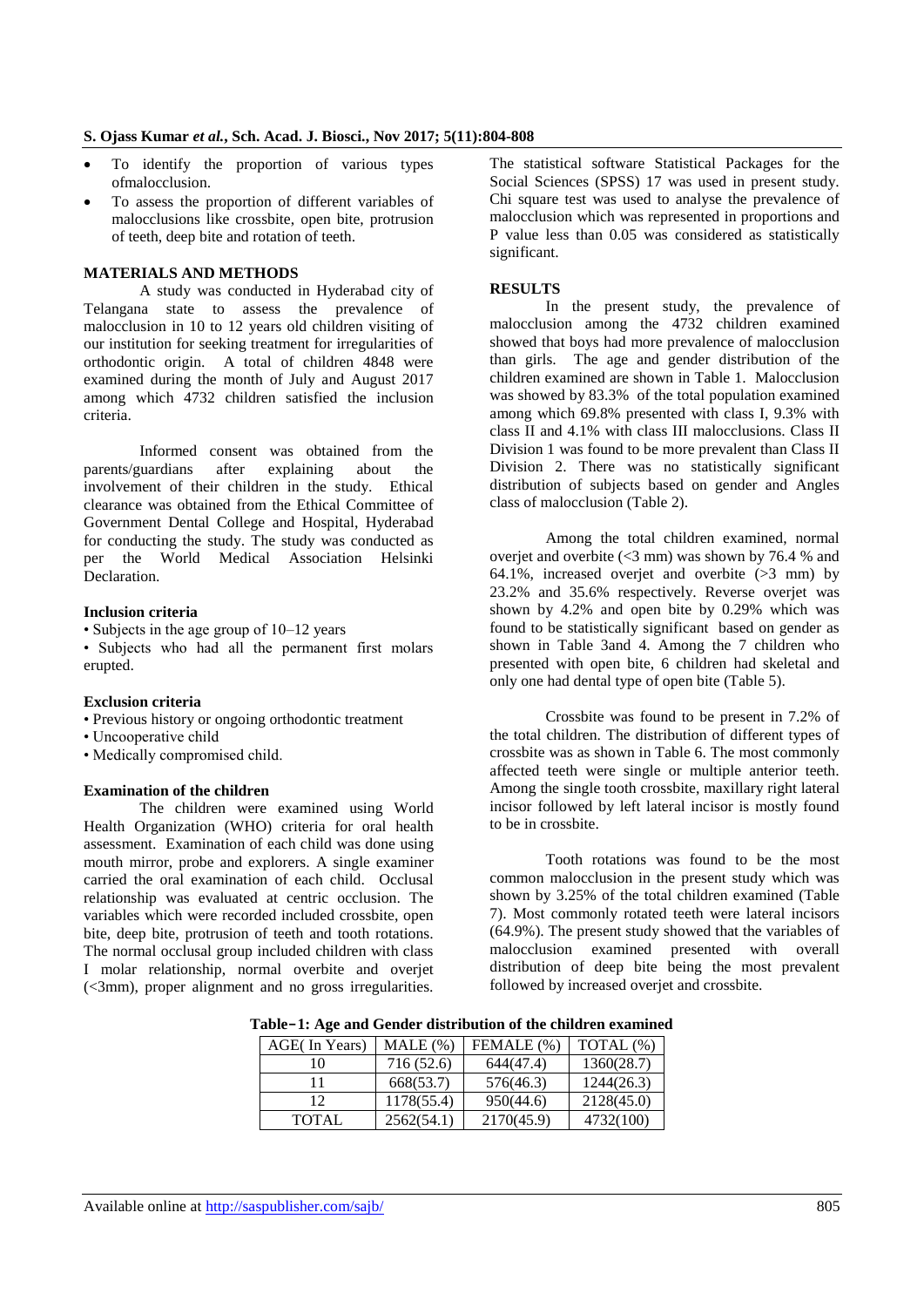|  |  |  |  |  |  | S. Ojass Kumar et al., Sch. Acad. J. Biosci., Nov 2017; 5(11):804-808 |  |
|--|--|--|--|--|--|-----------------------------------------------------------------------|--|
|--|--|--|--|--|--|-----------------------------------------------------------------------|--|

| <b>OCCLUSION</b> | MALE (%)   | FEMALE (%) | TOTAL (%)  |
|------------------|------------|------------|------------|
| Normal           | 372(47.1)  | 420(52.9)  | 794(16.7)  |
| Class I          | 1822(55.1) | 1482(44.9) | 3304(69.8) |
| Class II Div 1   | 254(60.8)  | 164(39.2)  | 418(8.85)  |
| Div 2            | 6(25.0)    | 18(75)     | 24(0.5)    |
| Class III        | 106(55.2)  | 86(44.8)   | 192(4.1)   |
| Total            | 2562(54.1) | 2170(45.9) | 4732(100)  |

### **Table -2: Distribution based on gender and Angles class of malocclusion**

#### **Table-3: Overjet and Gender distribution**

| <b>OVERJET</b> | $MALE(\%)$ | FEMALE (%) | TOTAL $(\%)$ |
|----------------|------------|------------|--------------|
| Normal         | 1858(51.4) | 1756(48.6) | 3614(76.0)   |
| Increased      | 692(63.0)  | 406(137.0) | 1098(23.2)   |
| Reverse        | 12(60)     | 8(40.0)    | 20(0.4)      |

### **Table-4: Overbite and Gender distribution**

| <b>OVERIET</b> | $MALE(\%)$ | FEMALE (%) | TOTAL $(\%)$ |
|----------------|------------|------------|--------------|
| Normal         | 1550(51.0) | 1484(49)   | 3034(64.1)   |
| Increased      | 1008(59.9) | 676(40.1)  | 1684(35.6)   |
| Open bite      | 4(28.5)    | 10(71.5)   | 140.29       |

#### **Table-5: Open bite and Gender distribution**

| <b>OPENBITE</b> | $MALE(\%)$ | FEMALE (%) | TOTAL $(\%)$ |
|-----------------|------------|------------|--------------|
| Skeletal        | 2(16.7)    | 10(83.3)   | 12(85.7)     |
| Dental          | 2(100)     |            | 2(14.3)      |
| Total           | 4(28.5)    | 10(71.5)   | 7(100%)      |

| Table- 6: Cross bite and Gender distribution |  |
|----------------------------------------------|--|
|----------------------------------------------|--|

| <b>CROSSBITE</b>                  | $MALE$ (%) | FEMALE (%) | TOTAL (%) |
|-----------------------------------|------------|------------|-----------|
| Complete(Anterior and Posterior)  | 4(100)     |            | 4(1.2)    |
| <b>Anterior Complete</b>          | 8(50)      | 8(50)      | 16(4.6)   |
| Single tooth                      | 124(54.6)  | 104(45.6)  | 228(66.3) |
| <b>Unilateral Posterior</b>       | 34(53.1)   | 30(46.8)   | 64(18.6)  |
| Anterior and Unilateral posterior | 20(62.5)   | 12(37.5)   | 32(9.3)   |
| Total                             | 190(55.23) | 154(44.7)  | 344(100)  |

| Table -7: Tooth rotation and Gender distribution |  |
|--------------------------------------------------|--|
|--------------------------------------------------|--|

| VARIARI F      | MALE(%)  | FEMALE $(\%)$   TOTAL $(\%)$ |           |
|----------------|----------|------------------------------|-----------|
| Tooth rotation | 68(44.2) | 86(55.8)                     | 154(3.25) |

### **DISCUSSION**

The most common problem worldwide today seems to be one associated with teeth i.e. Malocclusion. It has been found to cause psychological and psychosocial problems, oral function dysfunction**,**  impaired aesthetics, difficulty in mastication, swallowing and speech, periodontal disease and mostly increased susceptibility to trauma [6].

Numerous studies have been published describing the prevalence of malocclusion and its different types [7-9]. A great variability is observed in distribution of different types of malocclusions even in a population of same origin [10].Many cross sectional studies have been attempted previously to examine the

malocclusion in different populations representing Indian population [6]. But no studies have been reported on Telangana state of India. Hence the present study was conducted in the children aged 10-12 years in Hyderabad city being the capital of Telangana to report the prevalence of Malocclusion.

In the present study, 4848 children in the age group of 10-12 years visiting our institution were examined during the month of July and August 2017 among which 4732 children were included in the study. Among the 4732 children, 2562 were boys and 2170 were girls. Angles classification of malocclusion was used to evaluate the occlusal status of the children in the present study. The prevalence of malocclusion was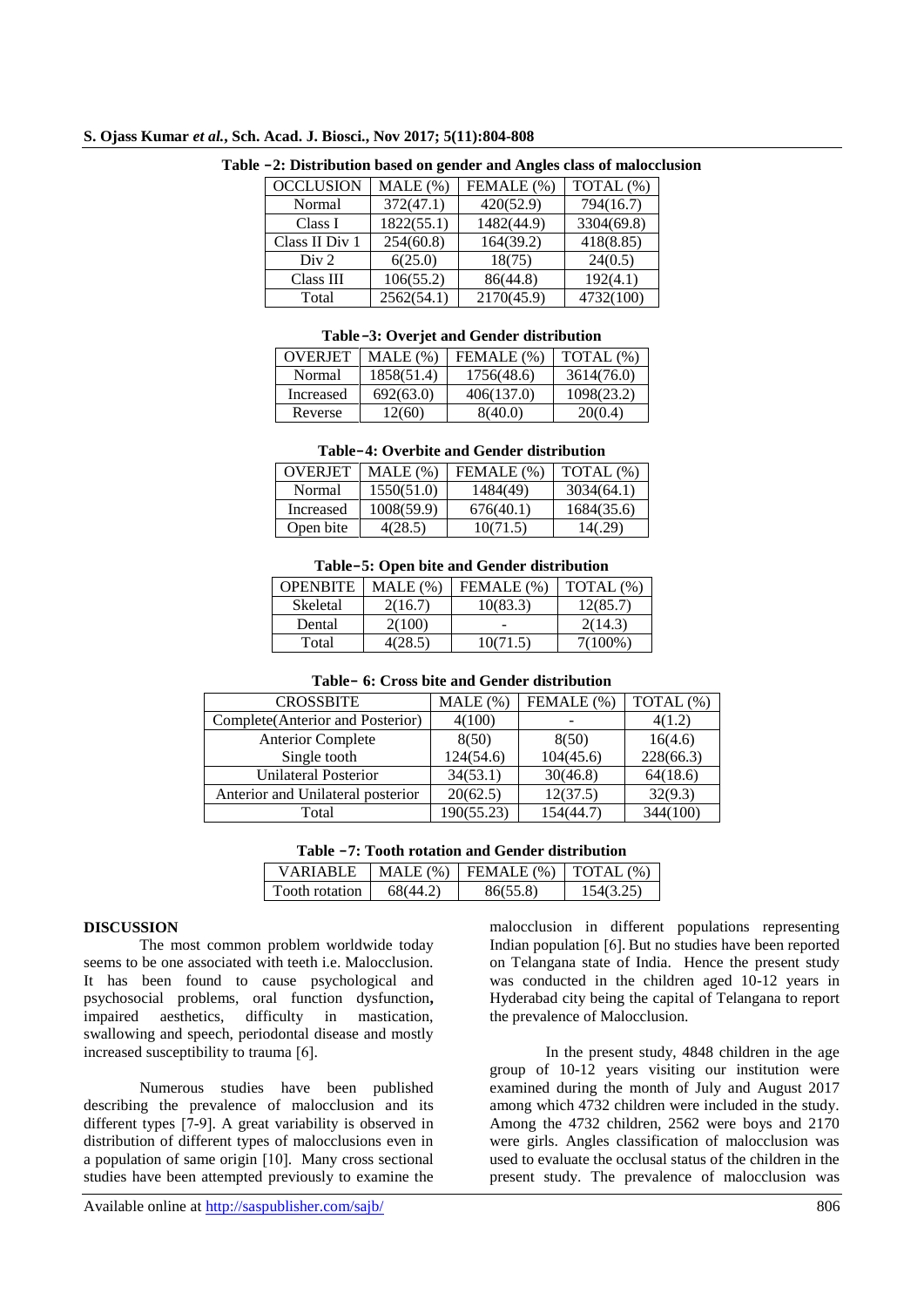reported to be 83.3% among the 4732 children examined. This finding is in similarity to studies done by Narayan *et al*. [6] and Kaur *et al*. [11]. But the studies conducted by Hemapriya *et al*. [12] and Trehan *et al*. [13] reported a lower prevalence compared to the present study.

On examination of different classes of malocclusion, it was found that Angles Class I malocclusion was the most prevalent which was shown by 69.8% of the population. Similar findings were shown in studies done by Narayan *et al*.[6] Trehan *et al*.[13] Das and Reddy[14]. However lesser prevalence rates was shown in studies done by Phaphe *et al*. [15] and Vibhute *et al*.16 The second most prevalent malocclusion was Angles Class II malocclusion shown by 9%. Narayan *et al.* [6] Sridharan *et al.* [17] Muppa *et al*.[18] confirmed similar findings. The least prevalent malocclusion was Angles Class III malocclusion shown only by 4%. This finding is in accordance to Narayan *et al*. [6] Vibhute *et al*.[16]. The prevalence of different classes of malocclusion showed no significant gender difference.

In the present study, 76.4% of the children presented with normal overjet of less than 3mm. Increased overjet of greater than 3mm was shown by 23.2% of the children which was found to be lesser when compared to study done by Hemapriya *et al*. [12] but studies by Siddegowda and Rani [19] reported lower prevalence rates in Karnataka state. Incresed Overbite was shown by 35.6% of the total population which is found to be lesser prevalent than Siddegowda and Rani study [19]. Similar prevalence rates were shown in studies done by Narayan *et al.* [6], Nainani and Sugandh [20]. Phaphe *et al*. [15] reported a lower prevalence than that in the present study.

Anterior open bite was reported in only 0.29% in the present study. Contradictory results were found in study done by Nainani and Sugandh [20] in Nagpur which showed high prevalence rate of 4%. Crossbite was reported in 7.1% of the children which is in accordance with Nainani and Sugandh [20] study. Higher prevalence of crossbite was shown in study by Phaphe *et al*.[15]. Anterior cross bite was present in 4.25 % which is similar to studies of Narayan *et al*. [6] and Muppa *et al*.[18] Tooth rotation was reported in 3.25% of the children. Studies done by Vibhute *et al*. [16] and Nainani and Sugandh<sup>[20]</sup> showed high prevalence rates. The most commonly rotated teeth were maxillary right lateral incisor followed by mandibular right lateral incisor.

In this era of evidence based dentistry, it will be very useful for the preventive as well as early interceptive measures for early correction of the malocclusion, thereby preventing future complex and

complicated treatment protocols in the permanent dentition [6]. The findings of the present study will be helpful in identifying the most prevalent variables of malocclusion that may be prevented or intercepted at the developing stage itself.

### **Clinical significance**

- Serves as a first step for planning, and taking necessary preventive measures followed by interceptive care. Thus treatment needs of patients can be taken care of at an early and developing stage itself.
- Serves to pose malocclusion as a public problem in era of evidence based dentistry thereby creating awareness among people raising concern for dental appearance.
- Serves as a strongest motivator for orthodontic treatment improving the quality of life (QoL) of children.

### **Limitations**

The present study was conducted in subjects visiting our institution only and everyone coming with orthodontic problem was included in the study which might not be representing the exact prevalence of malocclusion. Also long time duration studies might be needed in near future.

### **CONCLUSION**

The following conclusions were arrived at from the present study

- Prevalence of malocclusion in children aged 10-12 years in Hyderabad city of Telangana state was found to be 83.3%. Class I malocclusion was the most prevalent type which was shown by (69.8%) of the population, followed by class II malocclusion  $(9.3\%)$ , class III malocclusion  $(4.1\%)$ . In Class II malocclusion, division 1 was more prevalent than division 2 which was found to be 8.85% and 0.5% respectively.
- Prevalence of malocclusion was found to be more in males. However this difference was not found to be statistically significant. Females showed more concern for malocclusion owing to esthetic reasons than males
- Prevalence of different variables of malocclusion revealed that deepbite was most prevalent malocclusion followed by protrusion of teeth and crossbite

### **REFERENCES**

1. Shaw WC. The influence of children's dentofacial appearance on their social attractiveness as judged by peers and lay adults. Am J Orthod1981;79:399-415.